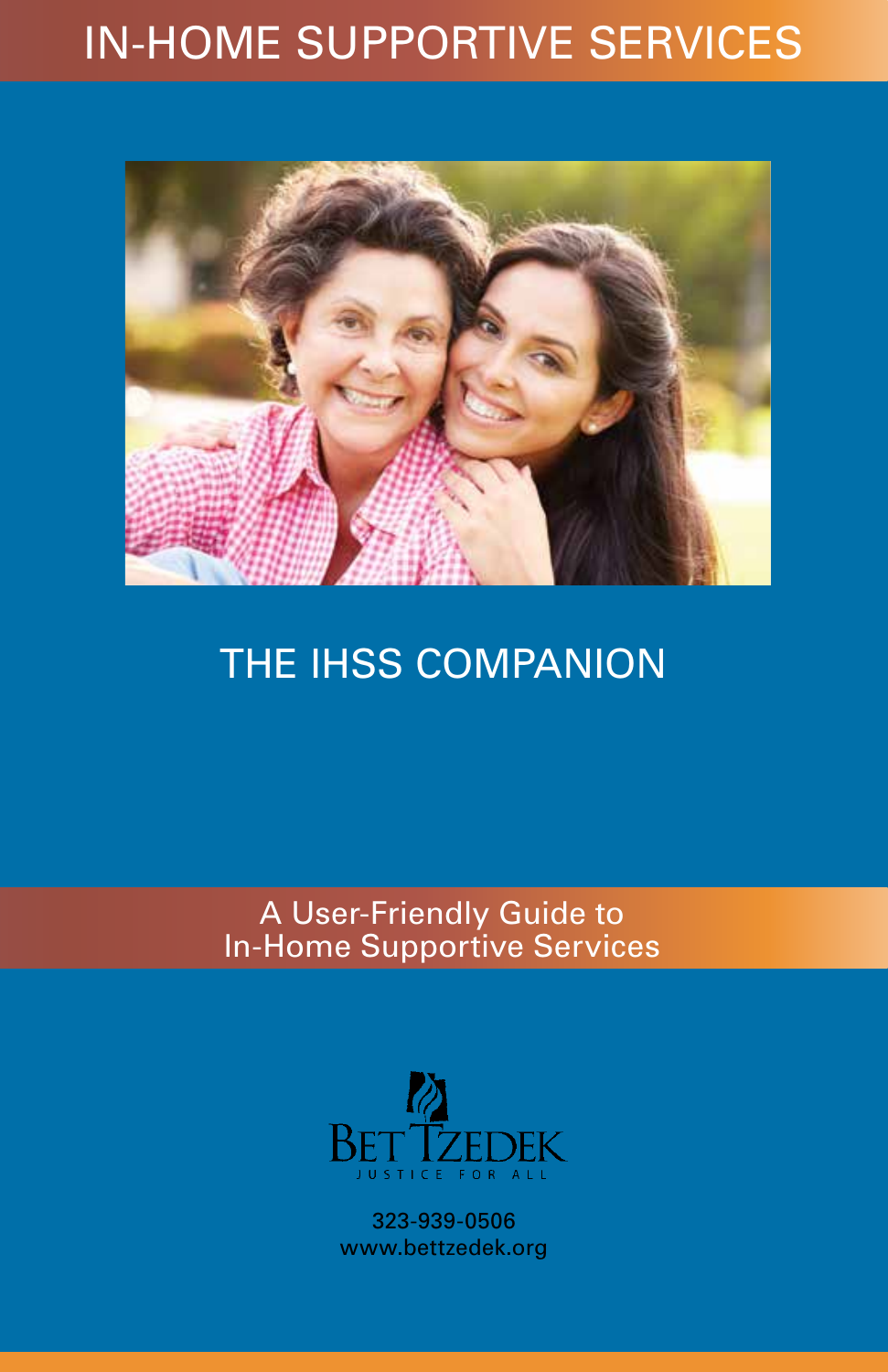

Bet Tzedek Legal Services is a non-profit public interest law center that provides free legal services to low-income residents of Los Angeles County. Bet Tzedek means "House of Justice" in Hebrew. Bet Tzedek serves persons of all racial, religious and ethnic backgrounds.

This booklet was written by Kim Selfon and edited by Janet Morris and Dipti Singh from Bet Tzedek. Kirsty Burkhart from Bet Tzedek, Charles Bean from California In-Home Supportive Services Consumer Alliance, Jody Spiegel and Julie Pollock from California Advocates for Nursing Home Reform, Kevin Aslanian from Coalition of California Welfare Rights Organizations and Kristine Loomis provided us with valuable consumer and professional comments and suggestions. We hope the information will help guide consumers, providers and advocates for IHSS.

This guide is not a substitute for the independent judgment and skills of an attorney or other professional. If you require legal or other expert advice, please consult a competent professional in your geographic area to supplement and verify the information contained in this guide, as this guide is directed at services offered in Los Angeles County.

The authors and publisher have done everything possible to make this booklet accurate, up-to-date, and in accord with accepted standards at the time of publication. The authors, editors, and publisher are not responsible for errors or omissions or for consequences from application of the book, and make no warranty, express or implied, in regard to the content of the booklet.

> Bet Tzedek Legal Services 323-939-0506 • www.bettzedek.org

Copyright ©2016 by Bet Tzedek Legal Services

# **Table of Contents**

| My condition has gotten worse. Can I get more IHSS hours?  9                                     |  |
|--------------------------------------------------------------------------------------------------|--|
|                                                                                                  |  |
|                                                                                                  |  |
|                                                                                                  |  |
| Can I be the IHSS provider for my minor child? 14                                                |  |
|                                                                                                  |  |
|                                                                                                  |  |
|                                                                                                  |  |
| What is a conditional withdrawal agreement? 16                                                   |  |
|                                                                                                  |  |
| Sample IHSS problem: Sue needs more IHSS time 19<br>What could she do to increase her IHSS time? |  |
| about IHSS services and advocacy?                                                                |  |
|                                                                                                  |  |
|                                                                                                  |  |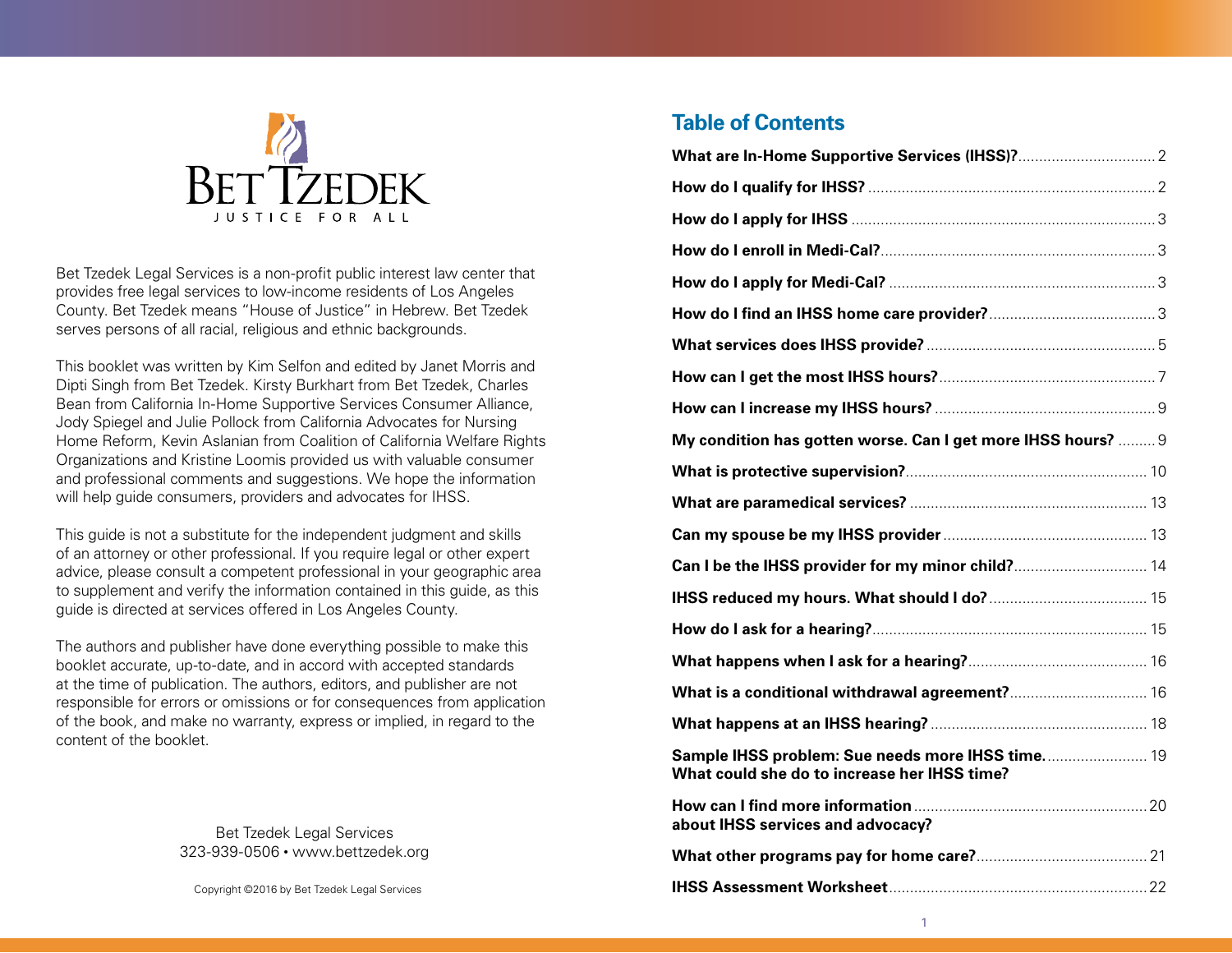

## **WHAT ARE IN-HOME SUPPORTIVE SERVICES (IHSS)?**

In-Home Supportive Services, or IHSS, are part of the Medi-Cal program. IHSS pays for home care services in your home or workplace so that you can safely stay in your home or continue working. IHSS pays a parent, spouse, family member, friend or other provider to help you with the services needed. IHSS pays up to 283 hours a month for home care services.

## **HOW DO I QUALIFY FOR IHSS?**

You must have Medi-Cal to qualify for IHSS. You must live in your own home which could be an apartment, a house or another person's home. You may get IHSS if you are homeless. You cannot get IHSS if you live in an assisted living, board and care, or nursing home.

You must need in-home care to help you stay safely in your home. Your doctor or licensed medical professional must complete an "IHSS Health Care Certification Form" stating:

- you need help with at least one activity of daily living (like cooking, cleaning, dressing or bathing), and
- you need at least one IHSS service to prevent you from needing out-of-home care.

## **HOW DO I APPLY FOR IHSS?**

To apply in Los Angeles County, call 888-944-4477 or 213-744-4477 or contact your local Department of Public Social Services office.

## **HOW DO I ENROLL IN MEDI-CAL?**

Medi-Cal is a health insurance program for people who have low incomes. For some Medi-Cal programs, you must also have low assets. Medi-Cal pays for medical treatments, medications, adult day healthcare, hospitalization, skilled nursing care, home care and durable medical equipment. You may be enrolled in both Medicare and Medi-Cal.

If you are approved for Medi-Cal but are unable to pay the monthly deductible (called the share of cost), you may be eligible for other less costly Medi-Cal programs.

If you are denied Medi-Cal, there may be ways to adjust your income or savings to qualify for Medi-Cal.

Medi-Cal eligibility rules are complicated. For assistance finding the best Medi-Cal program for you or help with Medi-Cal denials, contact the Health Consumer Alliance, www.healthconsumer.org or call 888-804-3536.

## **HOW DO I APPLY FOR MEDI-CAL?**

You can apply online at www.CoveredCA.com. You can also apply in person at your local Department of Social Services office or by calling 800-300-1506.

## **HOW DO I FIND AN IHSS HOME CARE PROVIDER?**

You must find your own provider. The provider can be a family member, friend or private provider. Give yourself time to find a qualified individual. Review their experience level, talk to references and discuss your home care needs and whether the provider is willing and able to help with them.

You are considered the employer for the IHSS program. It is your responsibility to find a home care provider, train the provider, supervise the provider, and, if necessary, fire the provider.

IHSS will send you time sheets that you must complete and sign. IHSS processes the time sheets then pays the provider. All providers—even family members and friends—must pass a criminal background check and complete an IHSS provider orientation before they start working as an IHSS provider.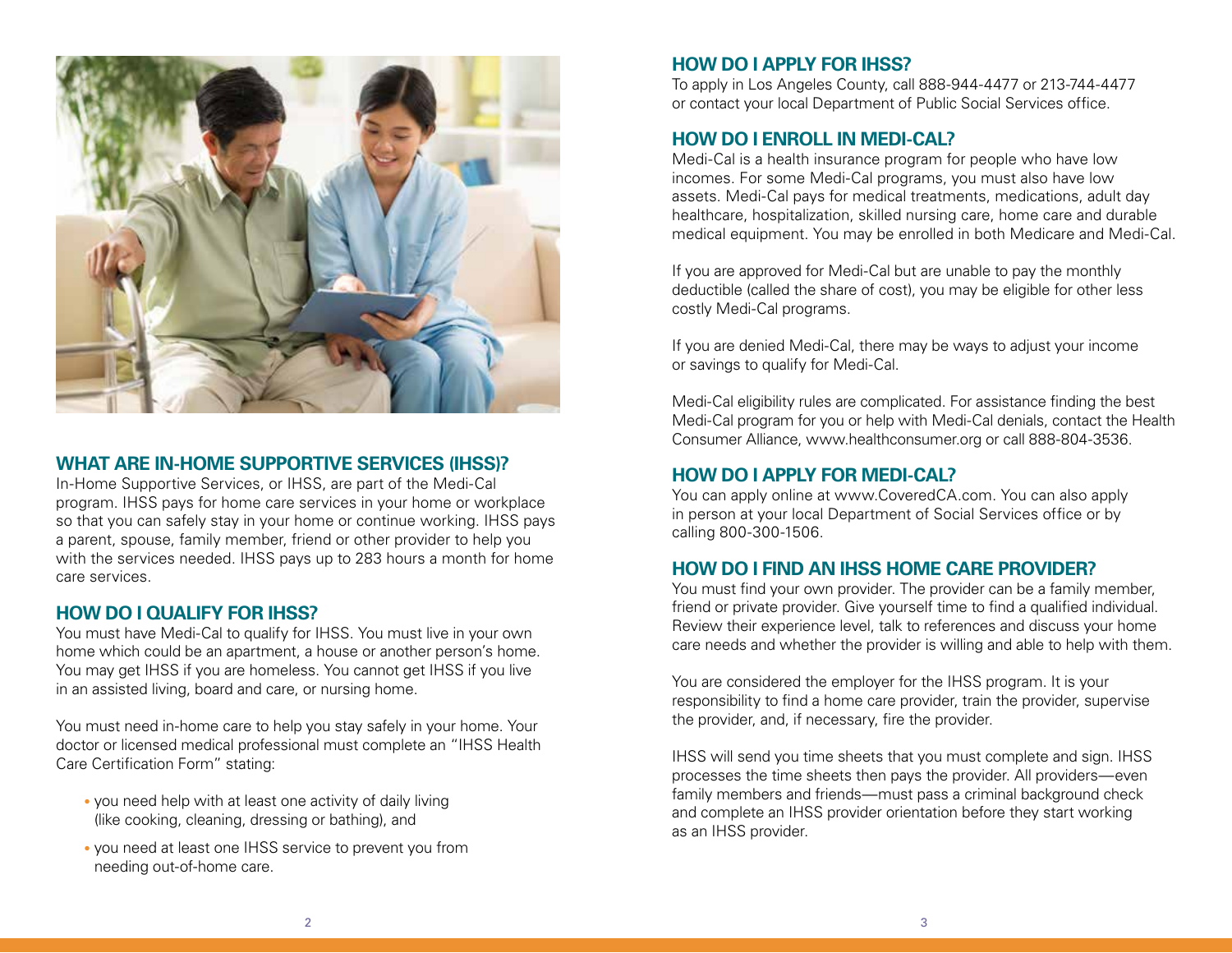

In Los Angeles County, the Personal Assistance Services Council (877- 565-4477) has a home care registry of qualified IHSS home care providers. If you have a severe disability, they also offer temporary replacement providers if your regular IHSS provider is not available. In other counties, contact your local IHSS Public Authority for a local provider registry. To find your local Public Authority contact www.capaihss.org; or 916-492-9111.

#### **How does IHSS decide how many home care hours I get?**

IHSS will send an eligibility worker to your home to evaluate your home care needs. IHSS calls the eligibility workers "social workers." You may need to educate the social worker about your disability and how your disability affects your activities of daily living. The social worker will ask you questions about your daily care needs. Based on her observations and the information you provide, the social worker will determine your monthly IHSS hours. IHSS pays for up to 283 hours of home care per month depending on your individual needs. The average number of hours is 105 hours a month. The IHSS social worker will come to your home once a year to reassess your needs.

After the social worker completes your assessment, she will mail you a Notice of Action. The Notice of Action lists all of the IHSS service hours assessed and the time you receive for each service area.

## **WHAT SERVICES DOES IHSS PROVIDE?**

IHSS pays for specific services as outlined by state law. Below are general service areas IHSS covers. A more specific list may be found online in the California Department of Social Services (CDSS) Manual of Policies and Procedures Division 30, Chapter 30-757 at www.dss.cahwnet.gov/ord/ entres/getinfo/pdf/ssman2.pdf.

**Domestic services:** sweeping, vacuuming, cleaning kitchen and bathroom, taking out garbage, dusting, changing the bed linens, cleaning wheelchair and recharging wheelchair batteries.

**Meal preparation:** preparing and cooking meals, pureeing food

**Meal cleanup:** loading and unloading dishwasher, washing dishes

**Laundry:** washing and drying laundry, folding and putting away clothes

**Shopping for food:** making grocery list, travel to and from store, shopping, loading, unloading and storing food

**Other shopping errands:** personal errands, making shopping list, travel to and from store, shopping, loading and unloading, storing supplies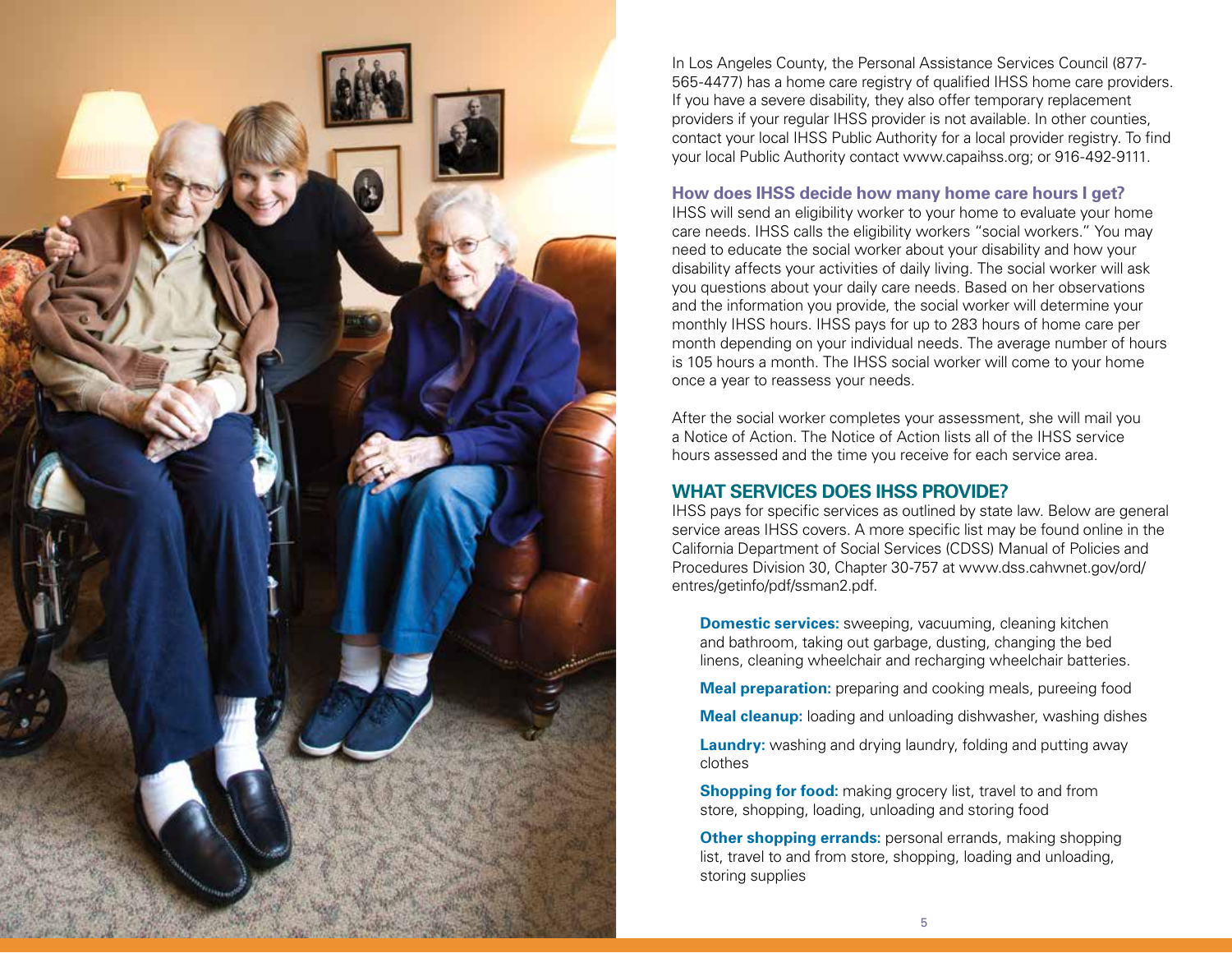

**Respiration:** help with suctioning, oxygen, nebulizer or other breathing machines or devices

**Bowel and bladder care:** help with toileting, including use and cleaning of bed pans/bedside commodes and diapers and time for washing the provider's and consumer's hands

**Feeding:** assistance with eating or drinking including verbal prompting for feeding

**Routine bed bath:** help with baths in bed or sponge baths

**Dressing:** help dressing and undressing

**Menstrual care:** help with managing menstrual pads

**Ambulation:** help with walking or moving inside the home and workplace

**Transfer:** help moving from one position to another

**Bathing:** help with bathing in a tub or shower; helping in/out of shower; drying body; help with lotions, deodorant and powder

**Oral hygiene:** help with applying toothpaste, brushing teeth, caring for dentures, flossing

**Grooming:** help with combing/brushing hair, cutting nails, shaving

**Repositioning/rubbing skin:** help turning in bed or moving

in chair, rubbing skin to promote circulation and/or prevent skin breakdown

**Range of motion exercises:** help with range of motion and strengthening exercises, help with assisted walking to strengthen muscles and gait

**Care and assistance with prosthetic devices:** help with prosthetic devices including braces, compression stockings, vision/hearing aids

**Help with medications:** help taking medications, including time for crushing pills and filling weekly pill box

#### **Accompaniment to/from medical appointments:**

transportation to and from a medical professional's office, including dental, chiropractic, and physical therapy among others. This may include provider wait time at the doctor's office

#### **Accompaniment to other places you get services in place**

**of IHSS:** transportation to adult day healthcare, senior lunch programs, day centers or other service providers

**Protective supervision:** monitor people who cannot be left alone because of a cognitive or mental impairment such as dementia, autism, intellectual or developmental disability, mental illness or any other mental impairment that limits the individual's ability to properly assess dangerous situations.

**Paramedical services:** help with any care that is invasive in the body, such as checking blood sugar, giving injections, catheter care, or GI tube feedings. Your doctor or health care professional must train your provider to safely perform the paramedical services. The doctor must complete a paramedical services form in order for you to get this service.

### **HOW CAN I GET THE MOST IHSS HOURS POSSIBLE?**

Prepare for your IHSS assessment to get the most hours possible. Review the above service areas and see how much time you need for each area. You can complete the IHSS assessment worksheet on pages 22–25 and review it with the IHSS social worker at your assessment. You can give a copy of the completed worksheet to your IHSS social worker.

Be honest with the IHSS social worker about your needs. Although it may be uncomfortable to share personal information, the social worker needs this information to perform a good assessment. You can have a family member, friend or your provider with you at the assessment to help you explain your needs and offer support.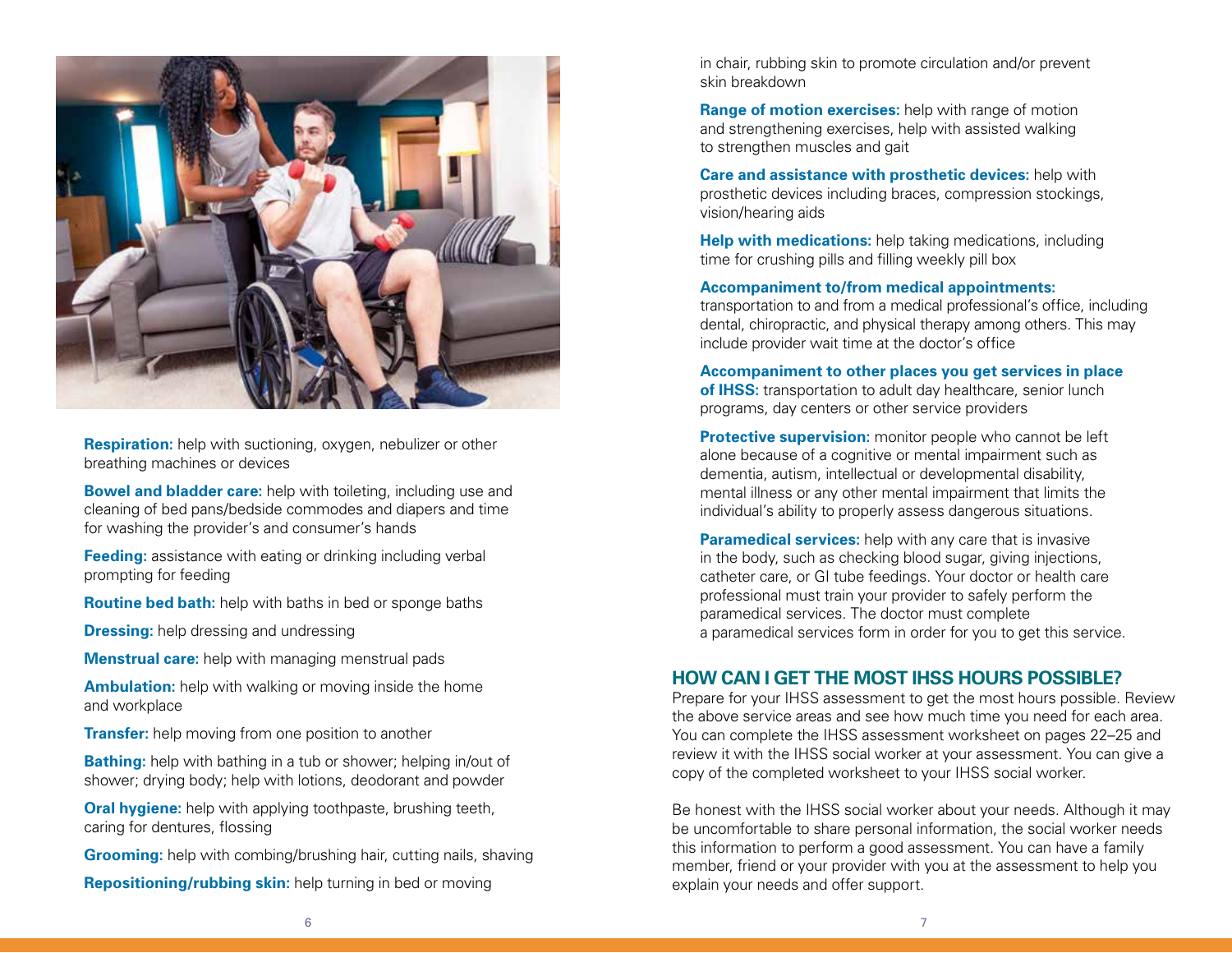IHSS understands everyone's condition changes. Explain to your social worker what happens when you have a bad day. If you are able to walk when the social worker visits but on bad days you can't walk, be sure to give the social worker this information. If you do not share this information with the IHSS social worker, she will assume you are always able to walk.

Domestic and related service hours, like cleaning, meal preparation, meal clean up, laundry, shopping and errands, are usually divided by the number of people in the household. The more people in your household, the lower your hours in these categories will be. Make sure to tell your social worker if someone moves out or if your household members do not share meals or others domestic or related services.

#### **How do I know how many hours I will get?**

After the IHSS social worker assesses you, she will mail you a Notice of Action. The Notice of Action tells you how many IHSS hours a month you will receive, when the hours begin (the effective date), and breaks down how many hours you get per week for each IHSS service area, such as dressing or bathing. The Notice of Action has instructions on filing an appeal if you are denied IHSS or need more hours. You will be sent a Notice of Action whenever your hours are changed and after each annual reassessment. There are deadlines for when you can file an appeal—see the appeals section of this booklet for more information.

Be sure to carefully review the Notice of Action to see if you have enough hours to meet your need in each service area. The hours on the Notice of Action are calculated per week. For example, if you get 3:30 for bathing, that means you get three hours and 30 minutes a week or 30 minutes a day for bathing help. If there is a '0' next to the service area, IHSS gave you no time for this service.

If you think the time IHSS gave you is enough to meet your care needs, great! If it is not enough time, you can ask your social worker to increase the time or ask for a hearing to get more hours.

## **If I am in the hospital or nursing home and I need to know my IHSS hours before I return home, can I ask for an assessment?**

Yes, IHSS can assess you in a medical facility and estimate how many hours you will receive when you return home. When you are home, IHSS will come back to your home and do a full assessment. If the IHSS social worker refuses to assess you in a facility, you may need to call a supervisor to ensure you are assessed in the facility. In Los Angeles County, you may call the IHSS Ombudsman for the name and number of the supervisor. The Ombudsman's number is 888-678-4477.



## **HOW CAN I INCREASE MY IHSS HOURS?**

*The best way to increase your hours is to know how many hours you need in each service area and give this information to your*  **IHSS social worker.** Complete the IHSS Assessment Worksheet in this booklet to figure out how much time you need and give it to the IHSS social worker.

*Be specific with IHSS. Tell them how many minutes you need for each service area each day or each week.* For example, if you need 60 minutes a day for feeding, tell the IHSS social worker you need 60 minutes for someone to feed you. Do this for each service area. This will help IHSS give you the time you need.

*Keep track of all your calls to IHSS.* Write down the day, time and name of person you called. Be sure to leave a message saying you need more hours. You may also write a letter to IHSS asking for more hours. Keep a copy of the letter for your records.

#### **MY CONDITION HAS GOTTEN WORSE. CAN I GET MORE IHSS HOURS?**

Any time your condition worsens and your home care needs change, you may call your IHSS social worker and ask for a reassessment. Tell your worker about the change in your condition and ask for more hours. The social worker can assess you over the phone or in your home. You have a right to reassessment if your condition worsens. You do not need to wait for your annual reassessment to ask for more hours.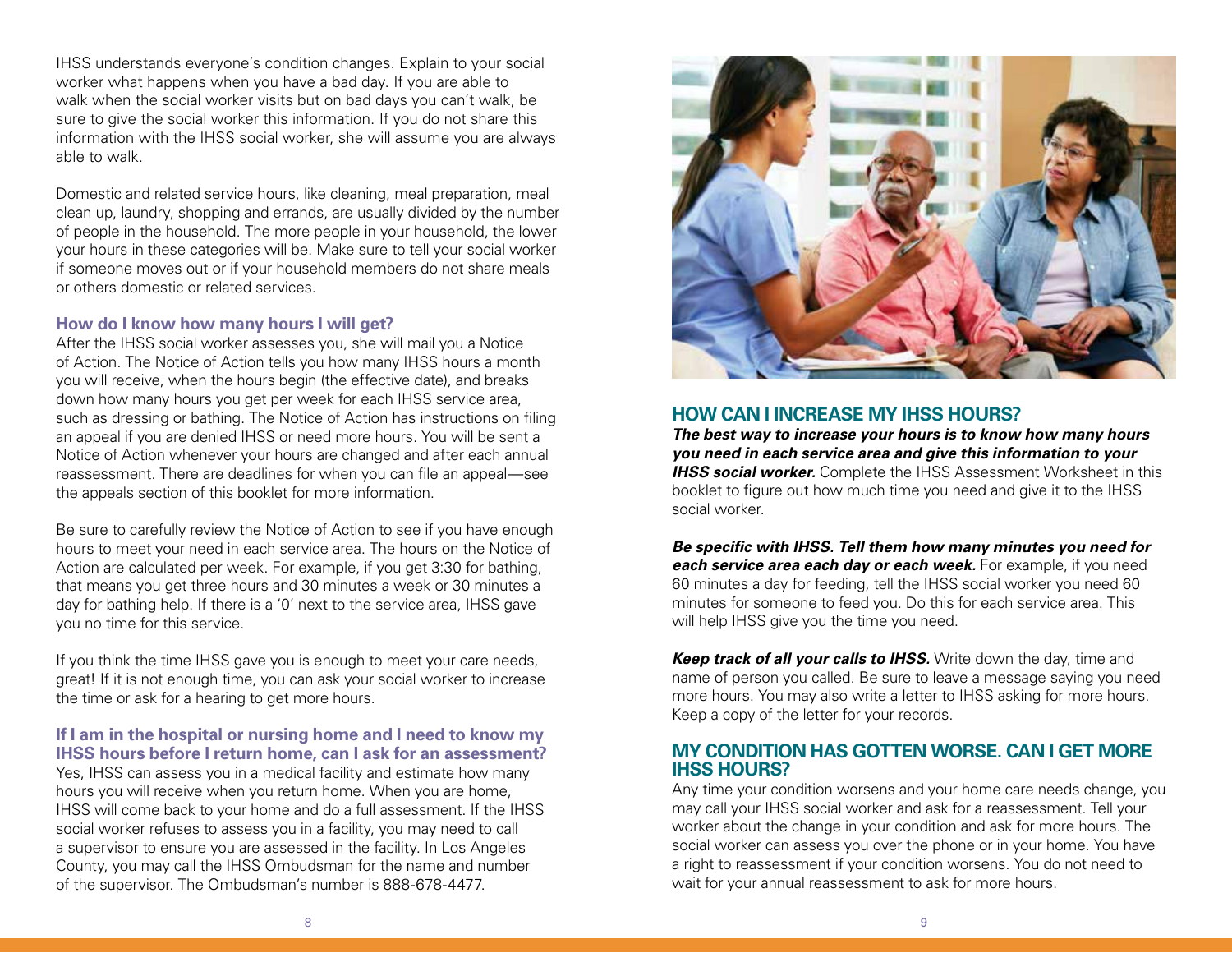![](_page_6_Picture_0.jpeg)

#### **I called the social worker and asked for more hours but I didn't get more hours. What can I do?**

If the IHSS social worker ignores or denies your request for more time, you can call the supervisor for help. IHSS social workers are often out of the office, and the supervisor may be more responsive to your request. If the supervisor denies more hours, call the deputy director and ask to file a case complaint. The deputy should review your file and respond to your request.

You may ask for a hearing at any time to increase your hours. If you request a hearing, the county must respond to your hearing request, will discuss your concerns with you and may negotiate with you and resolve the problem so you can avoid going to the hearing. See the section "How do I ask for a hearing" on page 13 for more information.

## **WHAT IS PROTECTIVE SUPERVISION?**

If the IHSS recipient has dementia, an intellectual or developmental disability, mental health challenge or other mental impairment and cannot be left alone, IHSS has a benefit called protective supervision. IHSS will pay a provider to watch the recipient to keep the recipient safe from harm.

Protective Supervision is a benefit for children and adults. The IHSS recipient must be able to engage in dangerous behavior and must be

supervised 24 hours a day. The individual must be nonself-directing. Nonself-directing means the individual cannot understand and assess danger and cannot understand the risk of harm to himself. Because the person cannot understand potential dangers, he may do things which could harm himself.

Some examples of dangerous behaviors include wandering from home and getting lost, cooking and leaving the gas on, or eating soap or other inedible objects. It helps to keep a list of any potentially dangerous behaviors and the date they happened. For example: May 1, Mom tried to leave the house at midnight, I asked her to go back to bed. When IHSS evaluates for protective supervision, give the list to the IHSS social worker.

Be sure to have a doctor complete the "Assessment of Need for Protective Supervision" form, which you can download at www.dss. cahwnet.gov/forms/english/SOC821.PDF. The doctor should note all dangerous behaviors on the form. Review the form carefully. If the information on the form is incorrect, ask your doctor to correct it. After the doctor fills it out, give this form to the IHSS social worker and keep a copy for your records. If your doctor sends the form directly to IHSS, ask the doctor to also send you a copy.

#### **When asking for protective supervision, give the IHSS social worker:**

- **1.** "Assessment of Need for Protective Supervision" form completed by doctor, and
- **2.** List of dangerous activities or behaviors the individual did or tried to do.

IHSS often denies protective supervision benefits when someone needs this service. You should ask for a hearing if protective supervision benefits are denied but you believe the IHSS recipient needs this service.

If IHSS grants protective supervision, the individual will get at least 195 IHSS hours a month. If IHSS considers the person to be severely impaired and they need protective supervision, the person will get 283 IHSS hours a month. To be severely impaired, the person must have at least 20 IHSS hours a week in non-medical personal services, paramedical services, and meal preparation. If the individual needs help with feeding and meal preparation, IHSS also includes time assessed for meal clean up in the 20 hour a week calculation.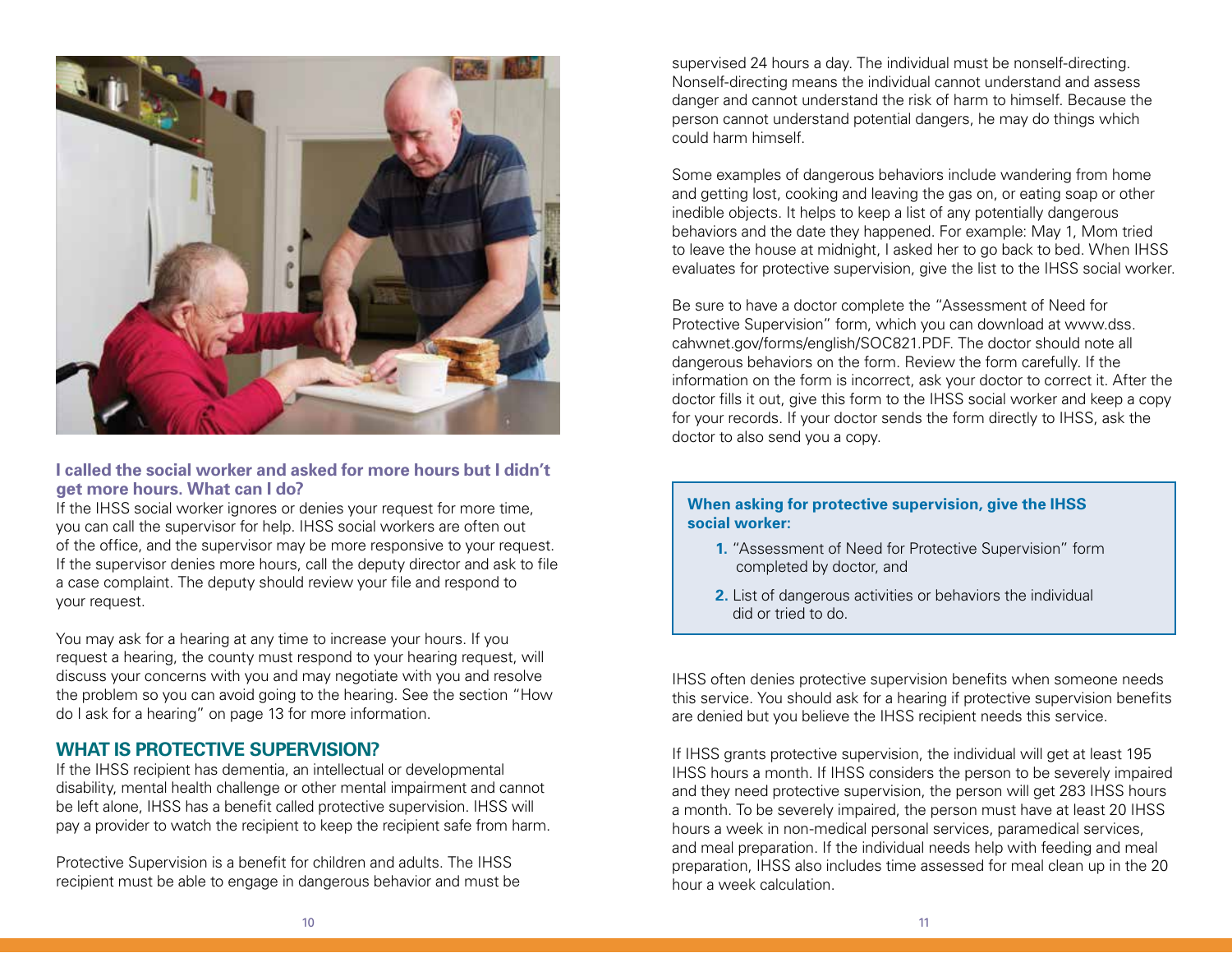![](_page_7_Picture_0.jpeg)

Many people need 24-hour care for personal and medical monitoring. However, protective supervision benefits do not cover personal or medical monitoring needs. Please note, protective supervision will be denied if it is:

- for friendly visiting
- to supervise someone's medical condition (like monitoring for seizures, fall risk, allergic reactions, suctioning)
- in anticipation of a medical emergency
- to monitor anti-social behaviors and aggressive behavior
- to guard against deliberate self-destructive behavior, such as suicide, or when and individual knowingly tries to harm herself

For more information on protective supervision, see the "In-Home Supportive Services Protective Supervision" publication from Disability Rights California, www.disabilityrightsca.org/pubs/549301.pdf.

## **WHAT ARE PARAMEDICAL SERVICES?**

Paramedical services are services that a medical professional usually performs. When your medical provider requests your IHSS provider to perform the service, it is called a paramedical service.

Some examples of paramedical services include checking blood sugar levels, giving injections, wound care, checking blood pressure and catheter care.

IHSS requires your doctor to complete a paramedical services form, called the "Request for Order and Consent—Paramedical Services" before these hours are approved.

You can download the paramedical services form at www.dss.cahwnet. gov/cdssweb/entres/forms/english/soc321.pdf. Give it to your doctor to complete. Be sure to tell the doctor how many minutes it takes for your provider to perform each paramedical task. Review the form carefully. If the information on the form is incorrect, ask your doctor to correct it.

Give a copy of the completed paramedical services form to your IHSS social worker and keep a copy for your records. If your doctor sends the form directly to IHSS, ask them to also send you a copy.

## **CAN MY SPOUSE BE MY IHSS PROVIDER?**

If you are married and receive IHSS, your spouse may be your IHSS provider for nonmedical personal services (like help with dressing and bathing) and paramedical services.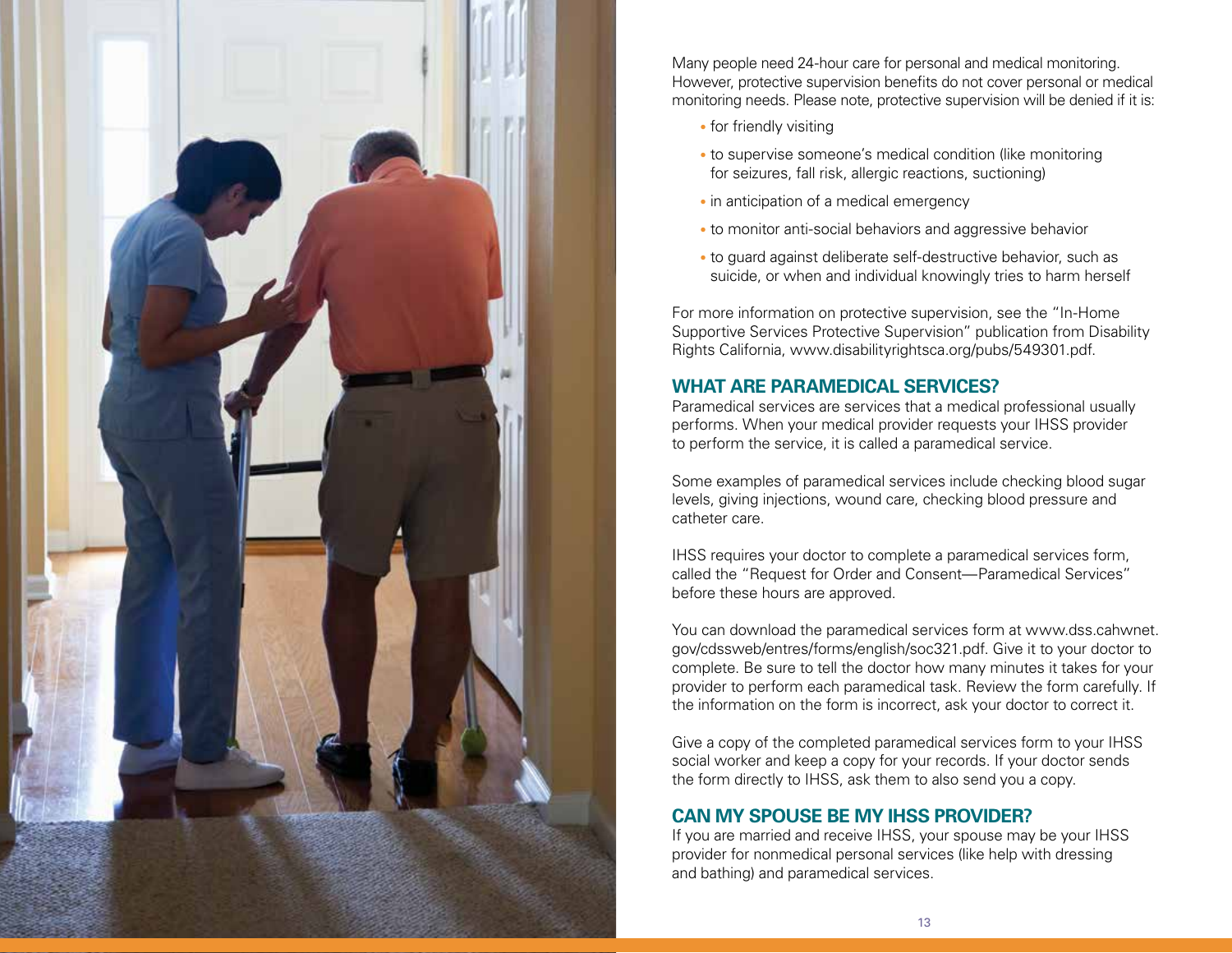![](_page_8_Picture_0.jpeg)

You will not receive IHSS time for domestic and related IHSS services (this includes housekeeping, meal preparation, meal cleanup, laundry, shopping for food and errands), protective supervision and accompaniment to medical appointments if your spouse is able and available to provide these services to you. If your spouse is not able or available to provide these specific services because of employment, health or other unavoidable reasons, then a provider may be paid for meal preparation, accompaniment to medical appointments and protective supervision.

If your spouse has to leave full time employment or is prevented from seeking full time employment because there is no other suitable provider for you, then IHSS may pay your spouse for protective supervision and accompaniment to medical appointments.

## **CAN I BE THE IHSS PROVIDER FOR MY MINOR CHILD?**

A parent may be the IHSS provider for children who are under eighteen years old. IHSS has special rules about parent providers. For more information about these rules, please refer to the IHSS Nuts and Bolts Manual available at www.disabilityrightsca.org; 800-776-5746.

Be aware when your child turns eighteen years old, IHSS evaluates a child as an adult and the IHSS hours will probably increase. Be sure to contact the IHSS social worker to reassess your child's hours when your child turns eighteen years old.

## **IHSS REDUCED MY HOURS. WHAT SHOULD I DO?**

When IHSS reduces or terminates your hours, they must send you a Notice of Action 10 days before the reduction or termination date. If you ask for a hearing before the reduction or termination date, you will get Aid Paid Pending the hearing (APP). This means your IHSS hours will stay the same and not be reduced or terminated while you wait for the hearing. When you ask for the hearing, be sure ask for "Aid Paid Pending." See the following section for information about hearing requests. If you lose at the hearing, you do not have to pay back the hours.

## **HOW DO I ASK FOR A HEARING?**

Contact the State Hearings office and tell them you need a hearing to resolve IHSS problems. Give a short explanation about the problem. For example, "I need more IHSS hours" or "IHSS stopped my benefits."

There are several ways to contact State Hearings and ask for a hearing:

- Call State Hearings and ask for a hearing: 800-952-5253 (Voice); 800-952-8349 (TDD)
- Fax a short letter requesting a hearing to: 916-651-5210 or 916-651-2789.
- Complete the online hearing request form: www.dss.cahwnet.gov/cdssweb/PG27.htm
- Mail a short letter requesting a hearing or complete the hearing request portion of the Notice of Action and send it to: California Department of Social Services State Hearings Division P.O. Box 944243 Mail Station 9-17-37 Sacramento, California 94244-2430.

Be sure to include the IHSS consumer's name, address, telephone number and IHSS case number on the hearing request. Keep a copy of the hearing request for your records.

If you make a hearing request by phone, be sure to note the date you called and the name of the person who took your hearing request. DO NOT call your local IHSS office to request a hearing; you must contact the State Hearing office to request a hearing.

If your IHSS hours are reduced or terminated, be sure you ask for a hearing before the effective date on the Notice of Action so your services remain intact until the outcome is determined.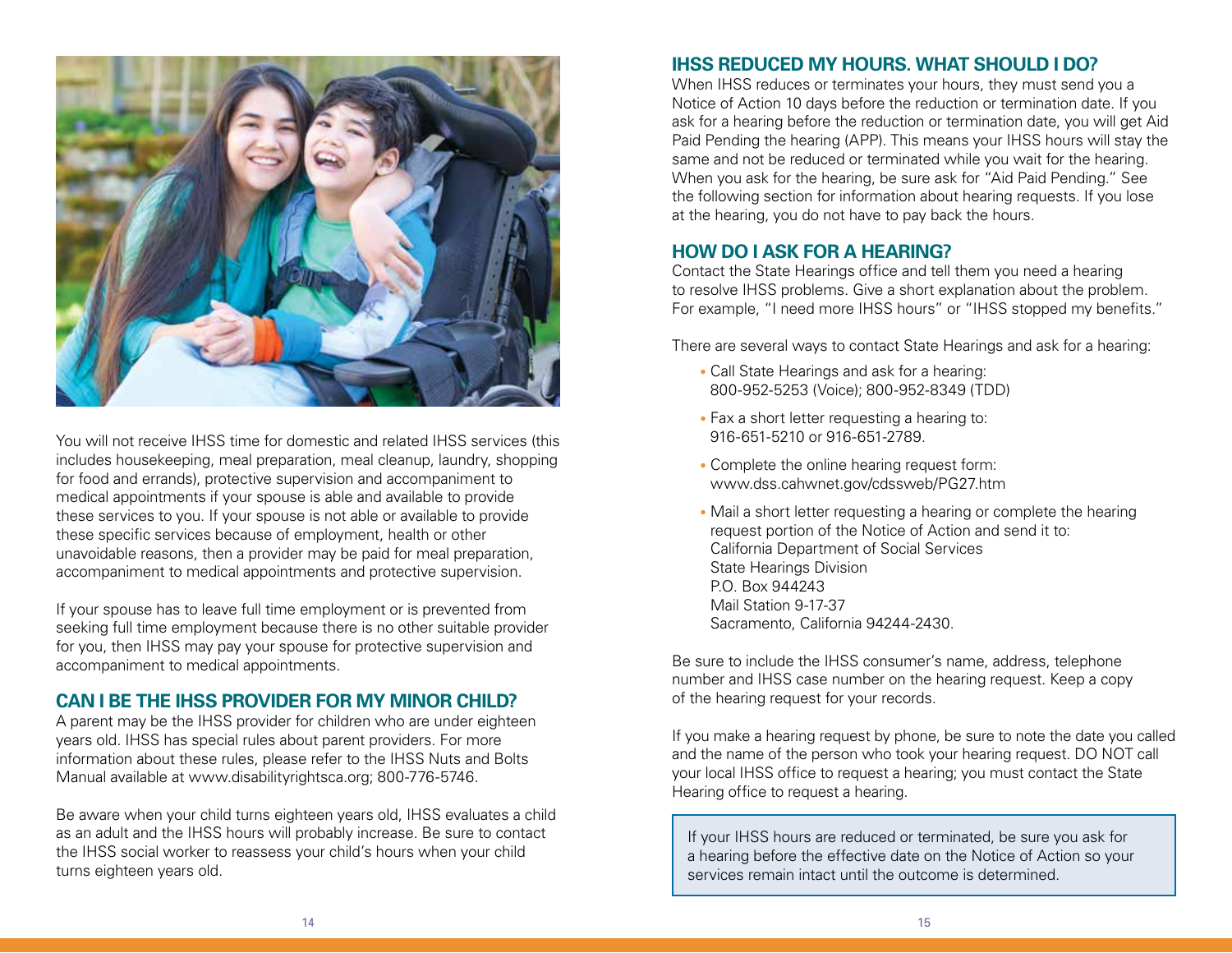You may ask for a telephone hearing and the hearing will be conducted on the telephone. If you cannot go to the court or participate in a telephone hearing, you may request a home hearing and the judge will come to your home. You may ask for an interpreter, and the state will provide one for free. You may also have your own representative or advocate at the hearing. This can be a family member or a professional.

## **WHAT HAPPENS WHEN I ASK FOR A HEARING?**

After you request a hearing, the Appeals and State Hearings Office will send you a letter with the name and phone number of the appeals specialist assigned to your case. The appeals specialist represents the IHSS program. The appeals specialist is responsible for reviewing the appropriateness of IHSS's action or inaction. The appeals specialist listens to your concerns and speaks to your IHSS social worker about them. The appeals specialist might offer to resolve the case with a conditional withdrawal agreement instead of going to a hearing.

## **WHAT IS A CONDITIONAL WITHDRAWAL AGREEMENT?**

The appeals specialist may offer a conditional withdrawal agreement to resolve your IHSS problem without a hearing. A conditional withdrawal is a binding agreement between you and IHSS. For example, you asked for a hearing because you need more IHSS hours. The appeals specialist agrees you need more hours and IHSS should reassess you. The appeals specialist will write in the conditional withdrawal form that IHSS must reassess you for more hours.

You may ask IHSS to review hours up to 90 days retroactive from the date of your hearing request. For example, if you ask for a hearing on April 1, you may ask IHSS to evaluate you for more hours retroactive to January 1. If you appeal a current Notice of Action, you may ask for more hours retroactive to the effective date of the Notice of Action you appealed. If the appeals specialist agrees to have IHSS reassess you for retroactive hours, be sure this agreement is written on the conditional withdrawal form.

The appeals specialist will mail you the conditional withdrawal form. The form outlines the appeals specialist's agreement with you. Be sure to read it carefully and make sure it is correct. If it is incorrect, contact the appeals specialist and ask for a revised conditional withdrawal form which correctly states your agreement. Do not sign an incorrect conditional withdrawal.

IHSS has 30 days to carry out the conditional withdrawal. For example, if IHSS agrees to reassess you; IHSS has 30 days from the date of the conditional withdrawal to reassess you, and issue a new Notice of Action with the new hours. If IHSS fails to do what the appeals specialist

![](_page_9_Picture_8.jpeg)

promised, you can reopen your hearing request by contacting the State Hearings office.

You have the right to disagree with the new hours on the new Notice of Action. You may request a hearing on the new Notice of Action by contacting the State Hearings office and start the process again.

You have the right to refuse the conditional withdrawal agreement and may choose to go to the hearing instead. You may also cancel the hearing at any time.

## **PREPARING FOR A HEARING**

#### **Does the appeals specialist give me any information before the hearing?**

The appeals specialist is required to write a position statement. The position statement is IHSS's interpretation of the facts and laws that apply to your case and IHSS's justification for taking the action it took. The position statement may include a list of witnesses, doctor's reports, notes from your IHSS social worker and other information about your case. The appeals specialist will give the position statement to the judge.

The appeals specialist must make the position statement available to you two working days before the hearing. You may pick up the position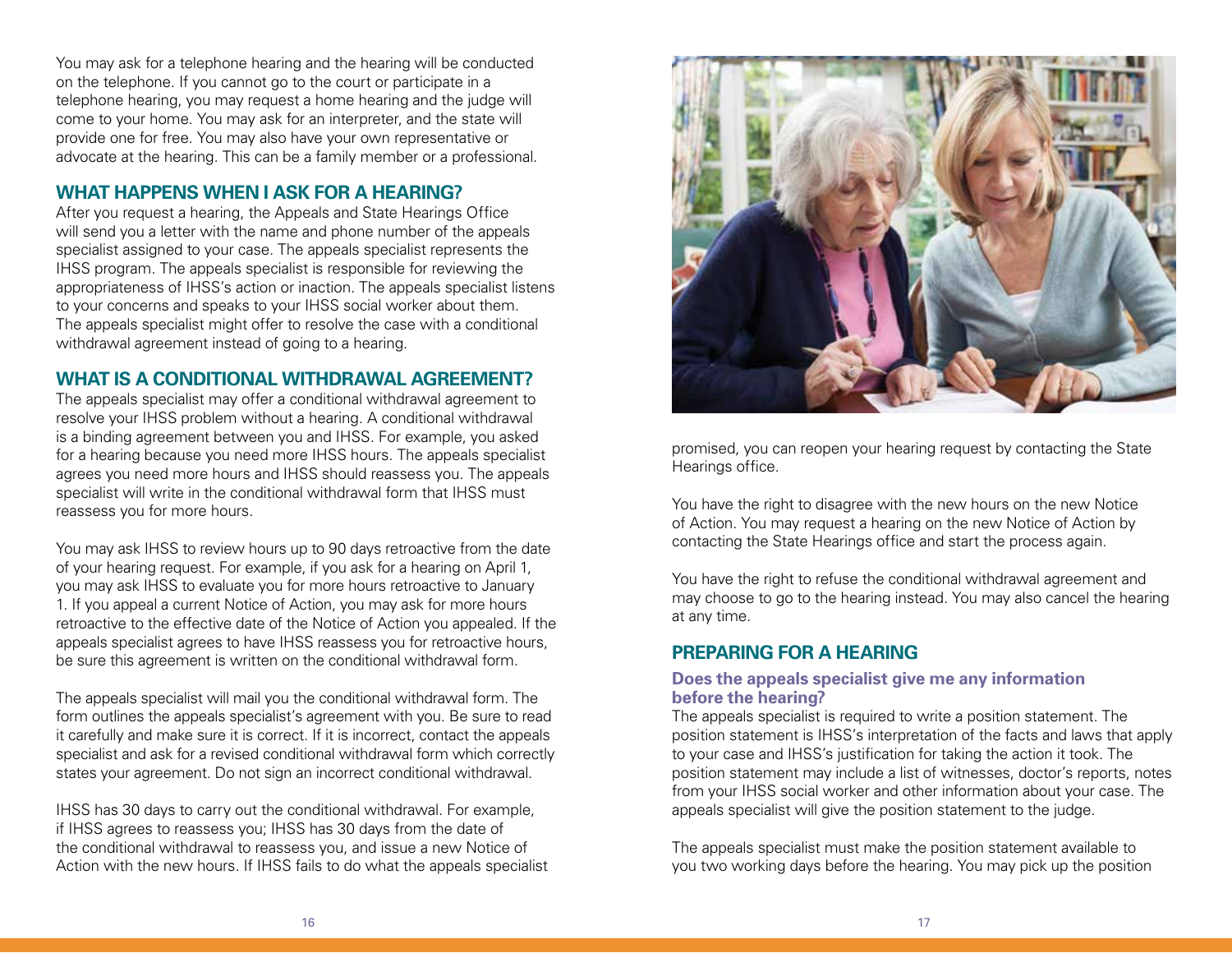![](_page_10_Picture_0.jpeg)

statement at the appeals specialist's office or the appeals specialist may mail or email it to you. It is important to review the position statement so you are prepared to respond to all issues raised by IHSS. If you do not receive the position statement two days before your hearing, you may call State Hearings and ask for a postponement.

You may also write your own position statement to give to the judge. Your facts may be different than IHSS's facts. You may include doctors' reports, witness statements, photographs and any other information that supports your case. You may complete the self-assessment worksheet which you can find at page 22–25 of this booklet, and include it with your position statement. The completed worksheet will help the judge understand your IHSS care needs. When you check in for your hearing, give a copy of your position statement to the receptionist. If you have a telephone hearing, fax a copy of the position statement to the State Hearings office before the hearing. Call State Hearings for the local fax number.

## **WHAT HAPPENS AT AN IHSS HEARING?**

An Administrative Law Judge (ALJ) conducts IHSS hearings. In addition to the judge, the appeals specialist will be at the hearing to represent IHSS. The IHSS social worker and IHSS nurse may come too.

The hearing is informal. You can have an advocate represent you but most people do not have advocates.

You can bring witnesses, like your provider. You can also give the judge your position statement, doctors' reports or pictures which support your case. You can complete the self-assessment worksheet in this book and give a copy to the judge.

Usually, the judge will ask what issues you want to discuss. The judge will ask the appeals specialist how IHSS calculated your time in each category, such as bathing, dressing etc. The specialist will answer based on the IHSS social worker's assessment and then you can explain your minuteby-minute needs in each category.

Although you may disagree with the IHSS social worker's assessment of your needs, it helps to be respectful. You may ask the IHSS social worker questions and may disagree with evidence presented by the appeals specialist.

You will have the opportunity to explain in detail how many minutes you need for each IHSS task. You know your own needs better than IHSS. Supporting photos and doctors' reports describing your home care needs are helpful.

The judge records the hearing and will write a decision. The judge will mail you the decision. The judge must issue the decision within 90 days from the date you requested the hearing. IHSS must comply with the judge's decision and issue a new Notice of Action with the hours granted by the judge.

If you don't agree with the decision, you can ask for a rehearing or file a writ. The first page of your hearing decision outlines these options and the deadlines for filing a rehearing or writ.

## **SAMPLE IHSS PROBLEM:**

#### **Sue needs more IHSS time, what could she do to increase her IHSS time?**

IHSS assessed Sue six months ago and Sue receives 100 IHSS hours a month. After the assessment, Sue falls and breaks her hip. Sue needs more help with many activities she used to do herself. She calls her IHSS social worker and asks for more hours but the social worker does not increase her hours.

Sue then completes the IHSS Assessment Worksheet in this booklet and compares the time she needs to the time on her most recent Notice of Action. She realizes she needs more time for bathing, medications and home exercises.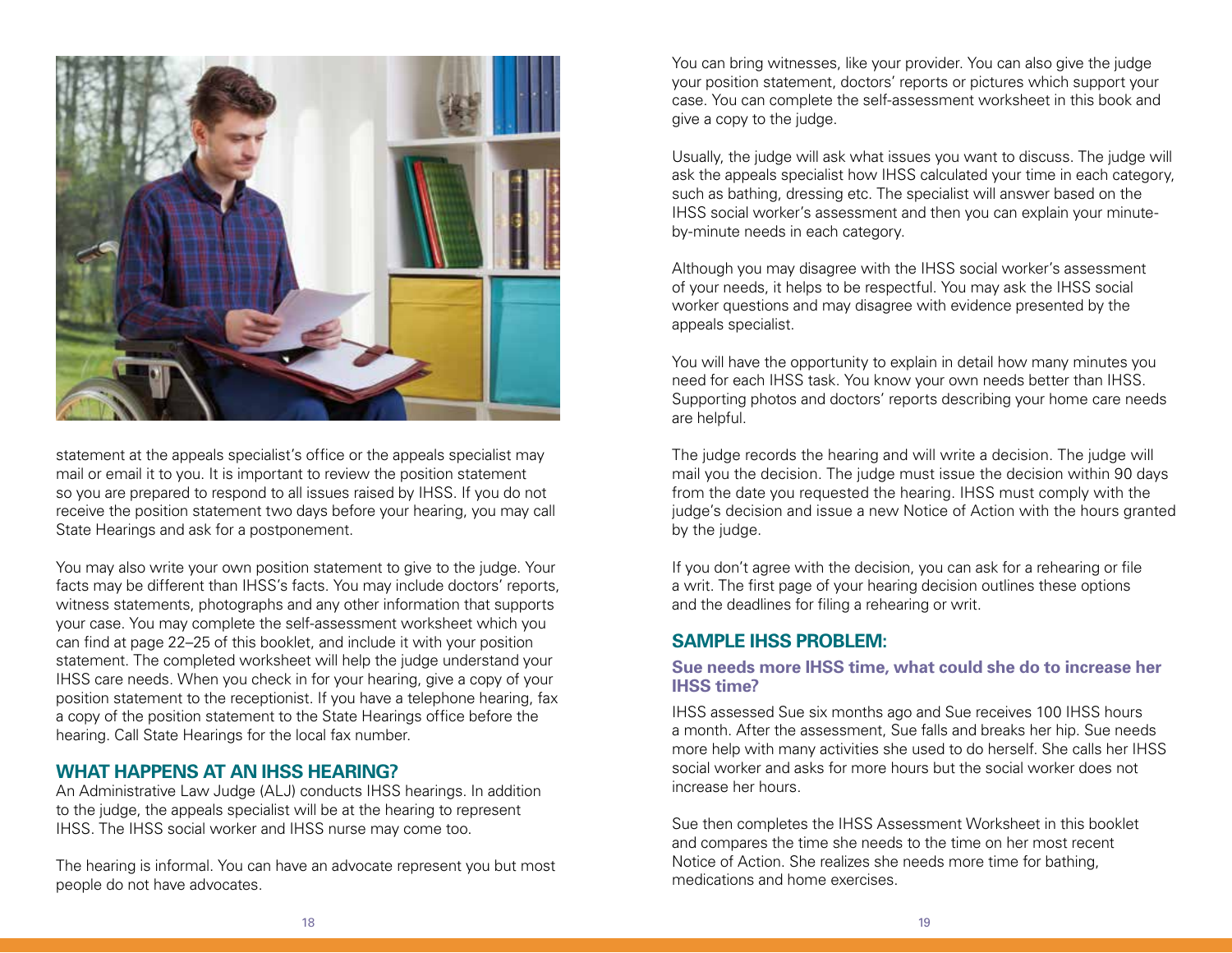Sue mails the following letter to her IHSS social worker:

September 1, 2016 Dear Social Worker, I need more hours for the following services: **Bathing:** My provider helps me bathe every day and it takes 30 minutes for each bath. **Medication:** My provider fills up my pill box each week which takes 10 minutes. She helps me with my medication three times a day. It takes three minutes each time. **Home Exercises:** My provider helps me with home exercises two times a day and it takes 30 minutes each time. Please call me to discuss my IHSS service needs. Sincerely, Sue

The IHSS social worker does not call Sue so she asks for a hearing. State Hearings assigns an appeals specialist to Sue's case. Sue sends a copy of her letter to the appeals specialist. Sue and the appeals specialist agree IHSS will come to her home to reassess her for more hours. The specialist and Sue sign a conditional withdrawal agreement which states IHSS will reassess her.

The IHSS social worker reassesses Sue. Sue gives the IHSS social worker a copy of the IHSS assessment worksheet which lists the time she needs for bathing, medication and home exercises. IHSS sends Sue a new Notice of Action raising her hours to 125 hours a month.

## **HOW CAN I FIND MORE INFORMATION ABOUT IHSS SERVICES AND ADVOCACY?**

The Public Authority for In-Home Supportive Services offers provider registries, consumer and provider trainings and education opportunities. Some Public Authorities offer back up provider programs and other innovative programs. The Public Authority services are free of charge. Contact the California Association of Public Authorities for IHSS (CAPA) to find your local Public Authority: www.capaihss.org; 916-492-9111.

![](_page_11_Picture_6.jpeg)

The Disability Rights California website offer detailed information about IHSS programs, provider payments, IHSS rules and regulations and their excellent IHSS guide entitled IHSS Nuts & Bolts Manual available at www.disabilityrightsca.org; 800-776-5746.

Legal aid agencies like Bet Tzedek Legal Services and Disability Rights California offer free legal services to people who qualify and may assist with IHSS advocacy and representation. Find a local legal aid at www.lawhelpca.org.

## **WHAT OTHER PROGRAMS PAY FOR HOME CARE?**

The Medi-Cal Nursing Facility/Acute Hospital Waiver pays for home care. You must need nursing facility level care to qualify for the waiver. The waiver assigns you a monthly budget for home care. You get to choose the home care services you need within the budget. You can choose nursing care, LVN care, attendant care and other services. Most people receive at least 300 hours of attendant care per month on this waiver. This waiver has a waitlist. Call In-Home Operations to apply: 916-552-9105 Sacramento or 213-897-6774 Los Angeles.

Veteran's benefits are available for veterans who served in the military for 90 days or more, including one day during a time of war. Under the Aid and Attendance and Homebound programs, veterans or their spouses who need home care may receive a stipend to pay for personal care services at home or in a nursing home. The veteran or spouse must provide a doctor's letter certifying the need for care and must also meet certain low-income and asset criteria. Contact the Department of Veterans Affairs to apply: 800-827-1000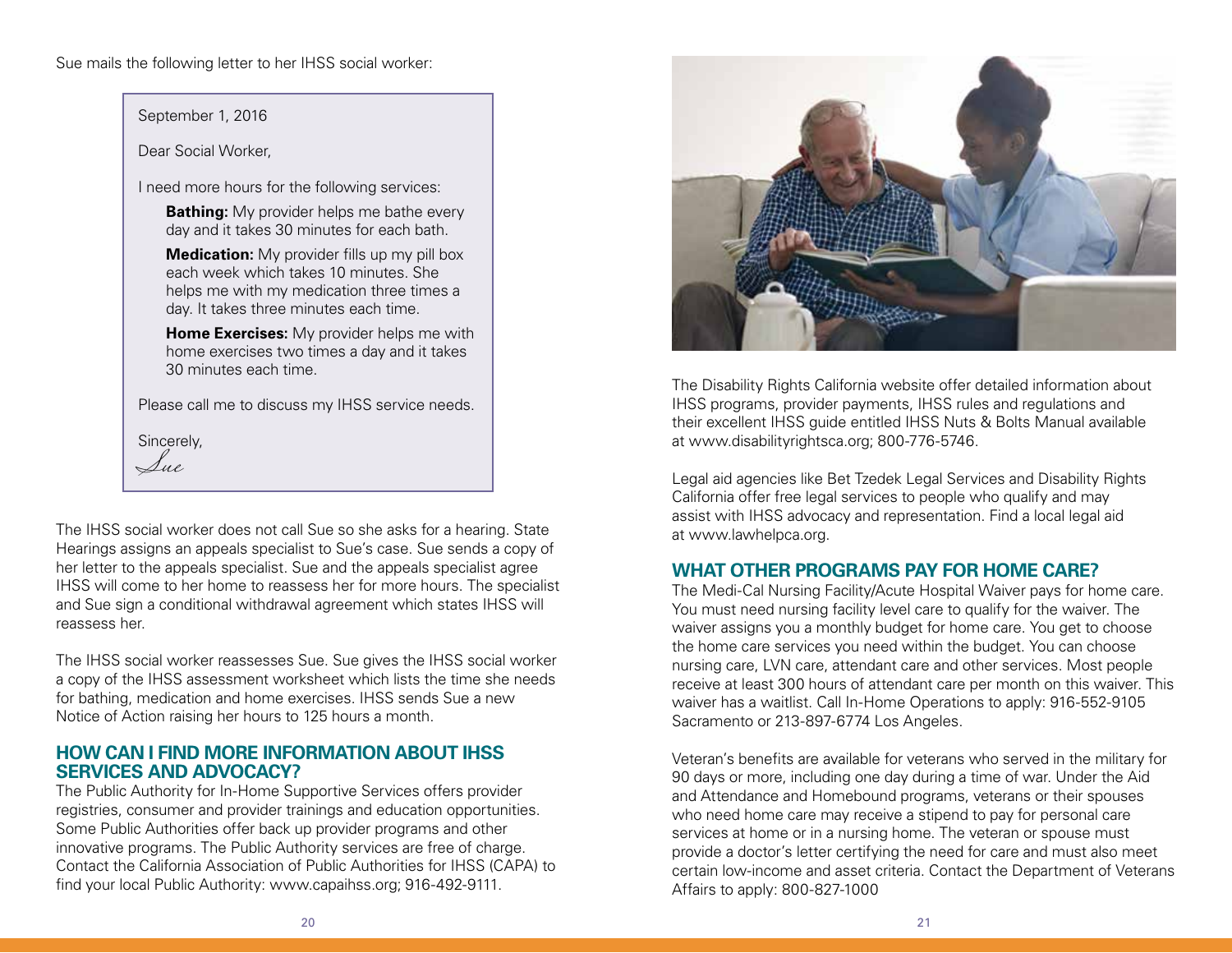## **IHSS ASSESSMENT WORKSHEET**

| <b>Do You</b><br><b>Need Help with</b><br>these Activities?                            |                     | <b>Please Mark the Level of Help Needed</b> | <b>How Many Minutes</b>               |                                           |                            |                                    |
|----------------------------------------------------------------------------------------|---------------------|---------------------------------------------|---------------------------------------|-------------------------------------------|----------------------------|------------------------------------|
|                                                                                        | <b>Yes</b><br>or No | <b>Need Verbal</b><br><b>Reminder</b>       | <b>Can Do but</b><br><b>Need Help</b> | <b>Can Do with</b><br><b>Lots of Help</b> | <b>Cannot Do</b><br>at All | of Help<br><b>Needed Each Day?</b> |
| <b>Domestic Services</b>                                                               |                     |                                             |                                       |                                           |                            |                                    |
| <b>Housekeeping Help</b>                                                               |                     |                                             |                                       |                                           |                            |                                    |
| <b>Related Services</b>                                                                |                     |                                             |                                       |                                           |                            |                                    |
| <b>Preparing Meals</b>                                                                 |                     |                                             |                                       |                                           |                            |                                    |
| <b>Meal Cleanup</b>                                                                    |                     |                                             |                                       |                                           |                            |                                    |
| Laundry                                                                                |                     |                                             |                                       |                                           |                            |                                    |
| <b>Shopping for Food</b>                                                               |                     |                                             |                                       |                                           |                            |                                    |
| <b>Errands</b>                                                                         |                     |                                             |                                       |                                           |                            |                                    |
| <b>Nonmedical</b><br><b>Personal Services</b>                                          |                     |                                             |                                       |                                           |                            |                                    |
| <b>Breathing Assistance:</b><br>Oxygen, Nebulizer,<br><b>Other Breathing Equipment</b> |                     |                                             |                                       |                                           |                            |                                    |
| Toileting: On/Off Toilet,<br>Cleaning Up, Diapers                                      |                     |                                             |                                       |                                           |                            |                                    |
| <b>Feeding: Eating or Drinking</b>                                                     |                     |                                             |                                       |                                           |                            |                                    |
| Taking a Bath in Bed<br>or Sponge Bath                                                 |                     |                                             |                                       |                                           |                            |                                    |
| <b>Dressing</b>                                                                        |                     |                                             |                                       |                                           |                            |                                    |
| <b>Menstrual Care:</b><br><b>Help with Pads</b>                                        |                     |                                             |                                       |                                           |                            |                                    |
| <b>Walking or Moving Around</b>                                                        |                     |                                             |                                       |                                           |                            |                                    |
| <b>Transferring, Moving</b><br>In/Out of Bed or Chair                                  |                     |                                             |                                       |                                           |                            |                                    |
| Taking a Shower or Bath                                                                |                     |                                             |                                       |                                           |                            |                                    |
| <b>Brushing Hair</b>                                                                   |                     |                                             |                                       |                                           |                            |                                    |
| <b>Brushing Teeth,</b><br>Dentures, Flossing                                           |                     |                                             |                                       |                                           |                            |                                    |
| Shaving                                                                                |                     |                                             |                                       |                                           |                            |                                    |
| <b>Circulation Massage</b>                                                             |                     |                                             |                                       |                                           |                            |                                    |
| Repositioning, Turning In Bed                                                          |                     |                                             |                                       |                                           |                            |                                    |

This assessment form was made possible with the help of the Coalition of California Welfare Rights Organizations.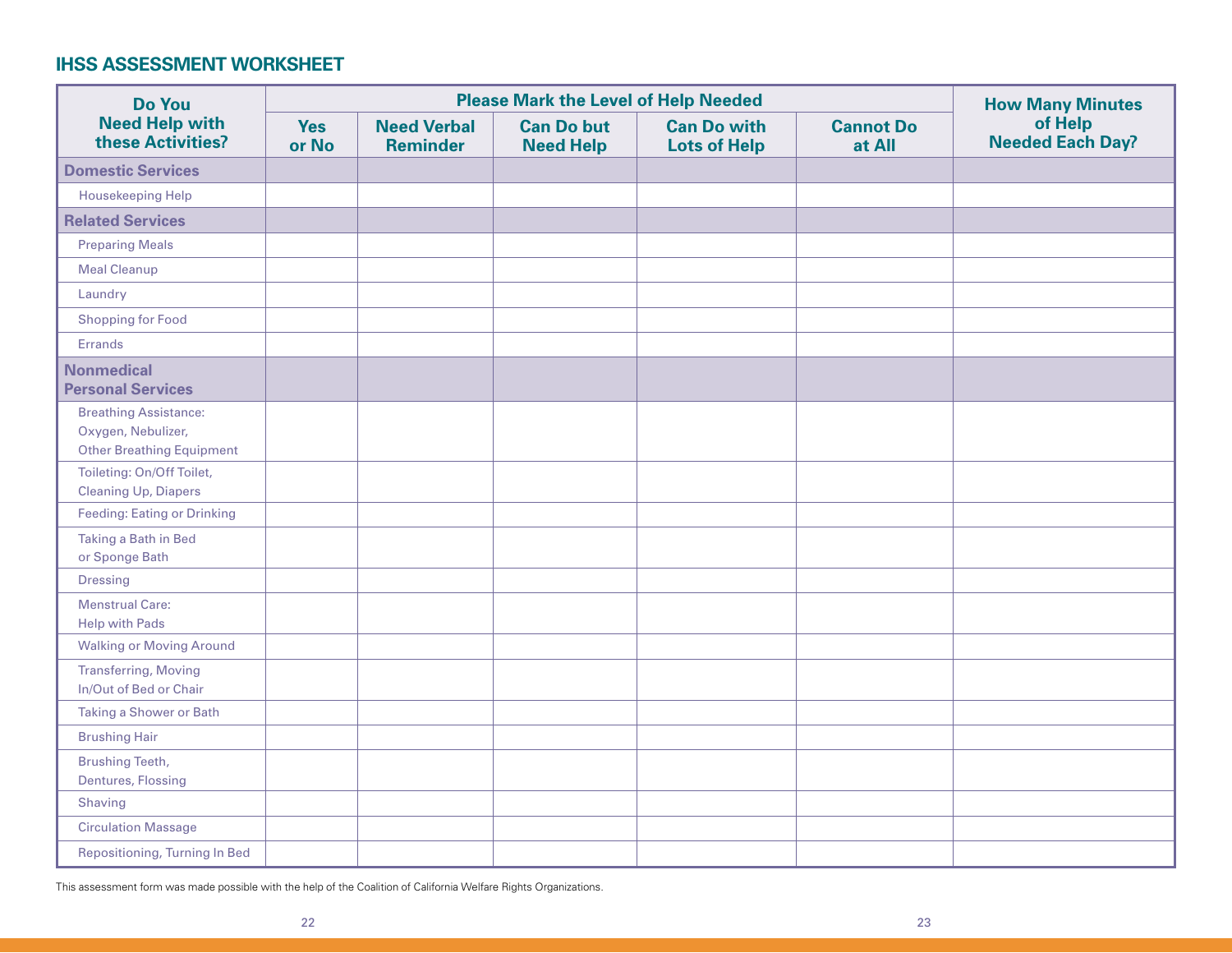## **IHSS ASSESSMENT WORKSHEET CONTINUED**

| <b>Do You</b><br><b>Need Help with these</b><br><b>Activities?</b>                               |                                                                                                                                                                                                                                                                                                                                                 | <b>Please Mark the Level of Help Needed</b> | <b>How Many Minutes</b>               |                                           |                            |                                    |  |  |
|--------------------------------------------------------------------------------------------------|-------------------------------------------------------------------------------------------------------------------------------------------------------------------------------------------------------------------------------------------------------------------------------------------------------------------------------------------------|---------------------------------------------|---------------------------------------|-------------------------------------------|----------------------------|------------------------------------|--|--|
|                                                                                                  | <b>Yes</b><br>or No                                                                                                                                                                                                                                                                                                                             | <b>Need Verbal</b><br><b>Reminder</b>       | <b>Can Do but</b><br><b>Need Help</b> | <b>Can Do with</b><br><b>Lots of Help</b> | <b>Cannot Do</b><br>at All | of Help<br><b>Needed Each Day?</b> |  |  |
| <b>Nonmedical</b><br><b>Personal Services cont.</b>                                              |                                                                                                                                                                                                                                                                                                                                                 |                                             |                                       |                                           |                            |                                    |  |  |
| Range of Motion Exercise,<br><b>Strengthening Exercise,</b><br><b>Assistive Walking Exercise</b> |                                                                                                                                                                                                                                                                                                                                                 |                                             |                                       |                                           |                            |                                    |  |  |
| <b>Putting on Braces or Special</b><br><b>Equipment, Hearing Aids</b>                            |                                                                                                                                                                                                                                                                                                                                                 |                                             |                                       |                                           |                            |                                    |  |  |
| Setting Up and<br><b>Taking Medication</b>                                                       |                                                                                                                                                                                                                                                                                                                                                 |                                             |                                       |                                           |                            |                                    |  |  |
| Charging/cleaning wheelchair                                                                     |                                                                                                                                                                                                                                                                                                                                                 |                                             |                                       |                                           |                            |                                    |  |  |
| <b>Accompaniment Services</b>                                                                    |                                                                                                                                                                                                                                                                                                                                                 |                                             |                                       |                                           |                            |                                    |  |  |
| Going to medical<br>appointments                                                                 |                                                                                                                                                                                                                                                                                                                                                 |                                             |                                       |                                           |                            |                                    |  |  |
| <b>Paramedical Services</b>                                                                      |                                                                                                                                                                                                                                                                                                                                                 |                                             |                                       |                                           |                            |                                    |  |  |
| Checking blood sugar levels                                                                      |                                                                                                                                                                                                                                                                                                                                                 |                                             |                                       |                                           |                            |                                    |  |  |
| Injecting insulin                                                                                |                                                                                                                                                                                                                                                                                                                                                 |                                             |                                       |                                           |                            |                                    |  |  |
| <b>Other Paramedical</b><br><b>Services</b>                                                      | Use the space below to describe and detail the other paramedical services needed.                                                                                                                                                                                                                                                               |                                             |                                       |                                           |                            |                                    |  |  |
|                                                                                                  |                                                                                                                                                                                                                                                                                                                                                 |                                             |                                       |                                           |                            |                                    |  |  |
|                                                                                                  |                                                                                                                                                                                                                                                                                                                                                 |                                             |                                       |                                           |                            |                                    |  |  |
|                                                                                                  |                                                                                                                                                                                                                                                                                                                                                 |                                             |                                       |                                           |                            |                                    |  |  |
| <b>Protective Supervision</b>                                                                    | If a person has a mental impairment and can't be left alone because of dangerous behaviors, ask for protective supervision.<br>Use the space below to log and describe dangerous activities or behaviors the person did or tried to do.<br>For example, wandering and getting lost, cooking and leaving stove on, eating inedible objects, etc. |                                             |                                       |                                           |                            |                                    |  |  |
|                                                                                                  |                                                                                                                                                                                                                                                                                                                                                 |                                             |                                       |                                           |                            |                                    |  |  |
|                                                                                                  |                                                                                                                                                                                                                                                                                                                                                 |                                             |                                       |                                           |                            |                                    |  |  |
|                                                                                                  |                                                                                                                                                                                                                                                                                                                                                 |                                             |                                       |                                           |                            |                                    |  |  |

This assessment form was made possible with the help of the Coalition of California Welfare Rights Organizations.